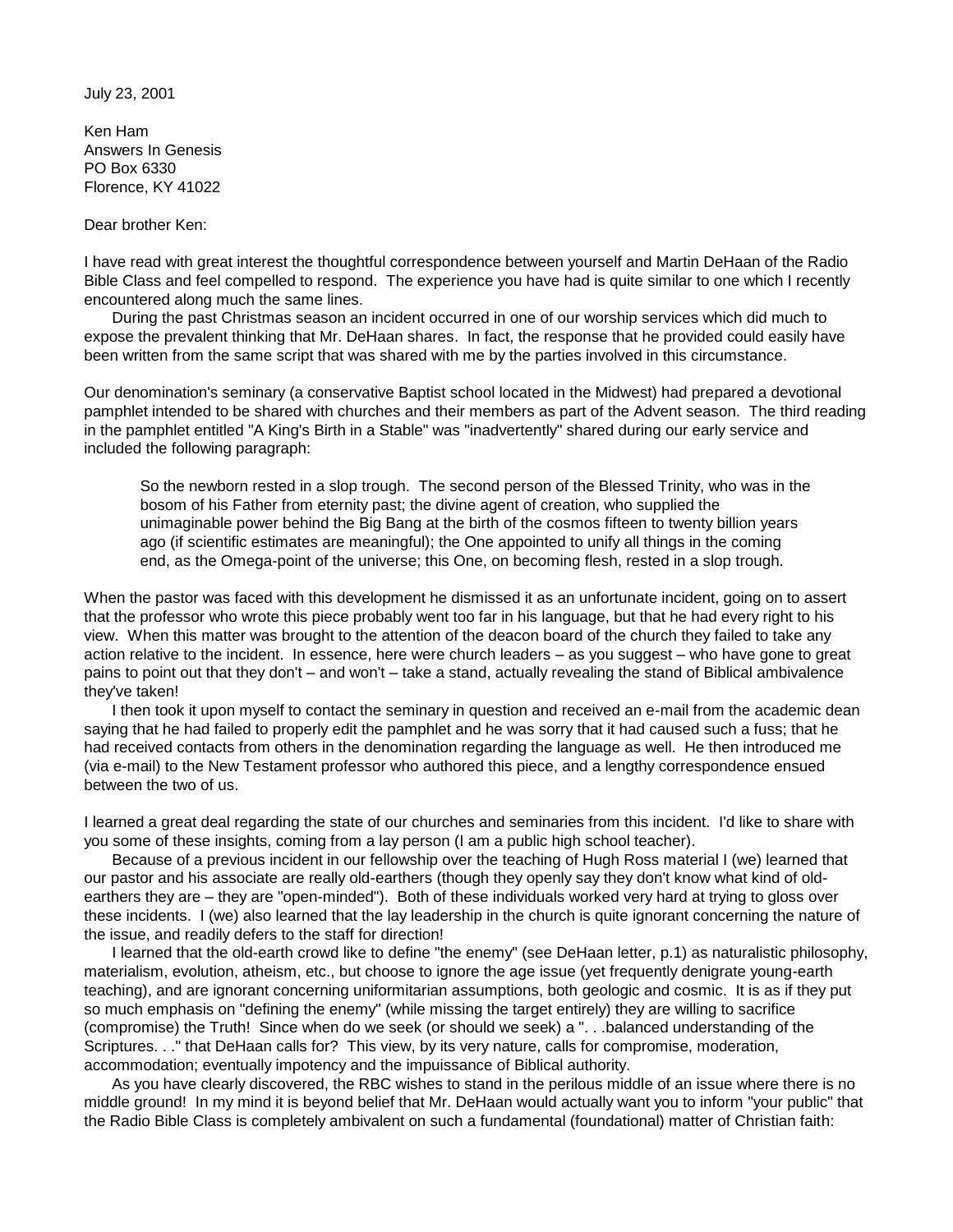"Please make it clear that RBC is not taking a position against a young earth or against six 24-hour days of creation. Neither are we affirming the position of progressive creationists or theistic evolutionists." In other words, an organization that teaches the Scriptures is unable to articulate a position on the Creation and history of the universe, the earth, life, mankind, from the Bible alone! This is a sad and tragic commentary indeed.

In addition, my suspicions about the nature of "theology" and theological education were confirmed through this experience. The voluminous correspondence between the professor and myself (nearly 100 pages) revealed all sorts of theological arguments as to why one can't read a 6-day, recent creation into (from?) the Genesis account, with the professor going so far as to send me pertinent items from the works of B.B. Warfield, Bruce K. Waltke, and Derek Kidner.

I learned that the "conservative" and "traditional" view held by the church over the past hundred years or so is actually an old earth position; and that the *radical*! (reformationist, if you will) view is the return to a literal teaching of Genesis, the 6-days, the genealogies and chronologies, and a view toward a recent (6,000) year history. Several within our church fellowship were shocked to learn this.

I also learned something else from the professor, something which greatly disturbed me. It seems that when one holds to the old-earth model (be it Gap, Day-Age, Progressive, Re-creation, theistic evolution, etc.) there emerges a different – subtle at first – view of our Savior, the Messiah of the Old and New Testaments.

As our discussion moved from the Creation Account to the genealogies the professor was quick to attack the idea that these records are complete and consistent. He (following Warfield in particular) is quick to find gaps of 10's, 100's, or even thousands of generations which are missing from these accounts.

And when our correspondence eventually turned to the accounts of Matthew and Luke I was dumbfounded to learn that this New Testament professor, the very one training our future pastors, did not know that these two lists represent the parentage of two different persons (Matthew for Joseph, Luke for Mary), and he failed completely to comprehend the importance of a clear understanding of this inspired information. The professor must never have read Dr. M.R. DeHaan's wonderful booklet "The Birth of the King" (December, 1963), was inadequately taught the New Testament himself, and fails to understand how indispensable and necessary to the Gospel message are the genealogies of Jesus as recorded by Matthew and Luke!

Since I am a history teacher it occurred to me that if one believes in billions of years and holds that the genealogies of the Bible are incomplete and of limited importance (as Warfield says, they are provided only to show the changes in the longevity of the advancing generations), then one no longer has any sort of historical/chronological reference in which to place Jesus. The logical outcome of such thinking plays into the hand of those who for years have said that Christ was not a real character of history. For the Christian who can't count on the genealogies as being a complete and consistent chronological record, there is no logical genealogical/chronological sequence to place our Savior in the history of the world.

Ken, I think you provided the best understanding of this when you wrote in "Dinosaurs and the Bible" (p.17) the following: "If you remove the evolutionary framework, get rid of the millions of years, and then take the Bible seriously. . .." Many believers who should know better take their theology more seriously than their Bible. In fact, their theology in effect becomes the judge of what is to be believed, and what to be questioned in the Scripture. This process is most clearly seen in this problem over the clear understanding of Genesis. I must tell you, that I find in many professional church leaders a pride in their theological scholarship that is alarming.

I was finally able, after a great deal of effort, to get the Area Minister for the our conference to correspond with the seminary on this matter. Here in part is what he wrote:

I just wanted to go on record for you [the seminary president] and the seminary leadership that I am personally glad people read the article and reacted to it. I feel it was not only a poor choice of words, but also has the potential of being "the tip of the iceberg" that indicates other major concerns we might have. . .. I value teachers who have a high view of Scripture; they lift up the supernatural. This in no way diminishes the full discipline of hermeneutics, but the Scripture has not only a historical setting, which has to be considered, but it has relevance for today . . ..

Personally, I do not prefer the terms "high" and "low" view of Scripture, but rather a *dynamic* (Hebrews 4:12) as opposed to a *limited* view of Scripture. This is where I found the professor of the New Testament when he ended our correspondence. He held the chronologies to be limited (based on Warfield, et al), the genealogies to be incomplete (perhaps with even huge gaps existing), and totally misinformed concerning the Matthew and Luke genealogies of Jesus, leading to a rather warped view of the Messiah. When he placed the Christ-child in a "slop